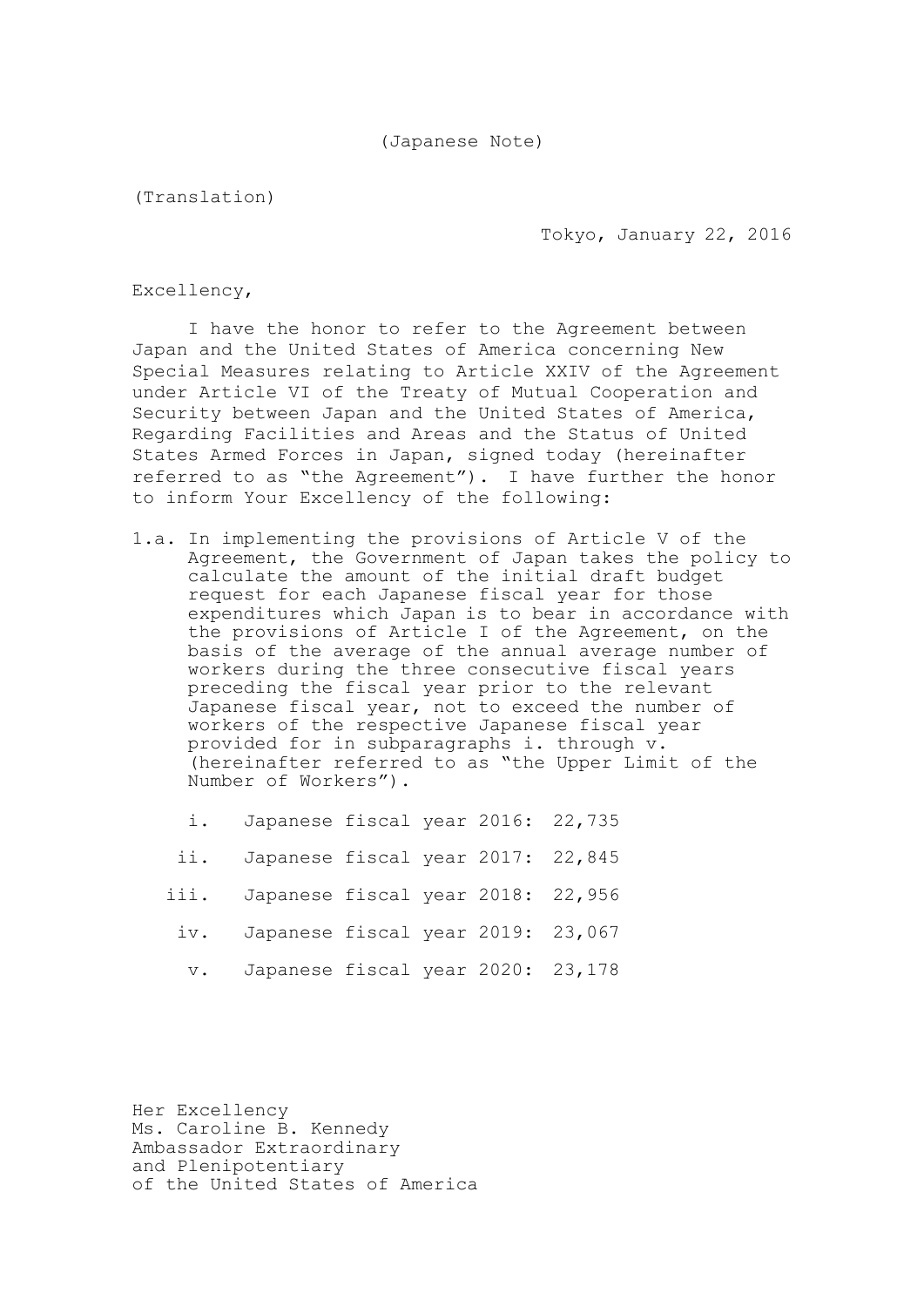- b. In case substantial change is predicted in the annual average number of workers in a certain fiscal year as compared to the average of the annual average number of workers during the three consecutive fiscal years preceding the fiscal year prior to the said certain fiscal year, the possibility of modifying the annual average number of workers in the calculation of the amount of the initial draft budget request for the said certain fiscal year, so far as the annual average number of workers in the said certain fiscal year does not exceed the Upper Limit of the Number of Workers, is not to be excluded.
- 2.a. In implementing the provisions of Article V of the Agreement, the Government of Japan takes the policy to calculate the amount of the initial draft budget request for each Japanese fiscal year for those expenditures which Japan is to bear in accordance with the provisions of Article II of the Agreement, by multiplying the average of all of the expenditures during the three consecutive fiscal years preceding the fiscal year prior to the relevant fiscal year in paying costs stipulated in Article II of the Agreement, by 0.61. The amount of those expenditures which Japan is to bear in accordance with the provisions of the Article II of the Agreement is not to exceed twenty-four billion, nine hundred and one million, nine hundred and eight thousand yen (¥24,901,908,000) (hereinafter referred to as "the Upper Limit of the Expenditure").
	- b. In case long-term substantial change is predicted in the amount of the initial draft budget request from a certain fiscal year, the possibility of modifying the amount of the initial draft budget request for the said certain fiscal year, so far as the amount of the initial draft budget request for the said certain fiscal year does not exceed the Upper Limit of the Expenditure, is not to be excluded, subject to consultation between the two Governments under the provision of Article VI of the Agreement.
	- c. With regard to the amount of the initial draft budget request for each Japanese fiscal year, the Government of Japan takes the policy not to include in the said amount of the initial draft budget request the costs for the residential housing of the members of the United States armed forces, civilian component, and their dependents outside facilities and areas.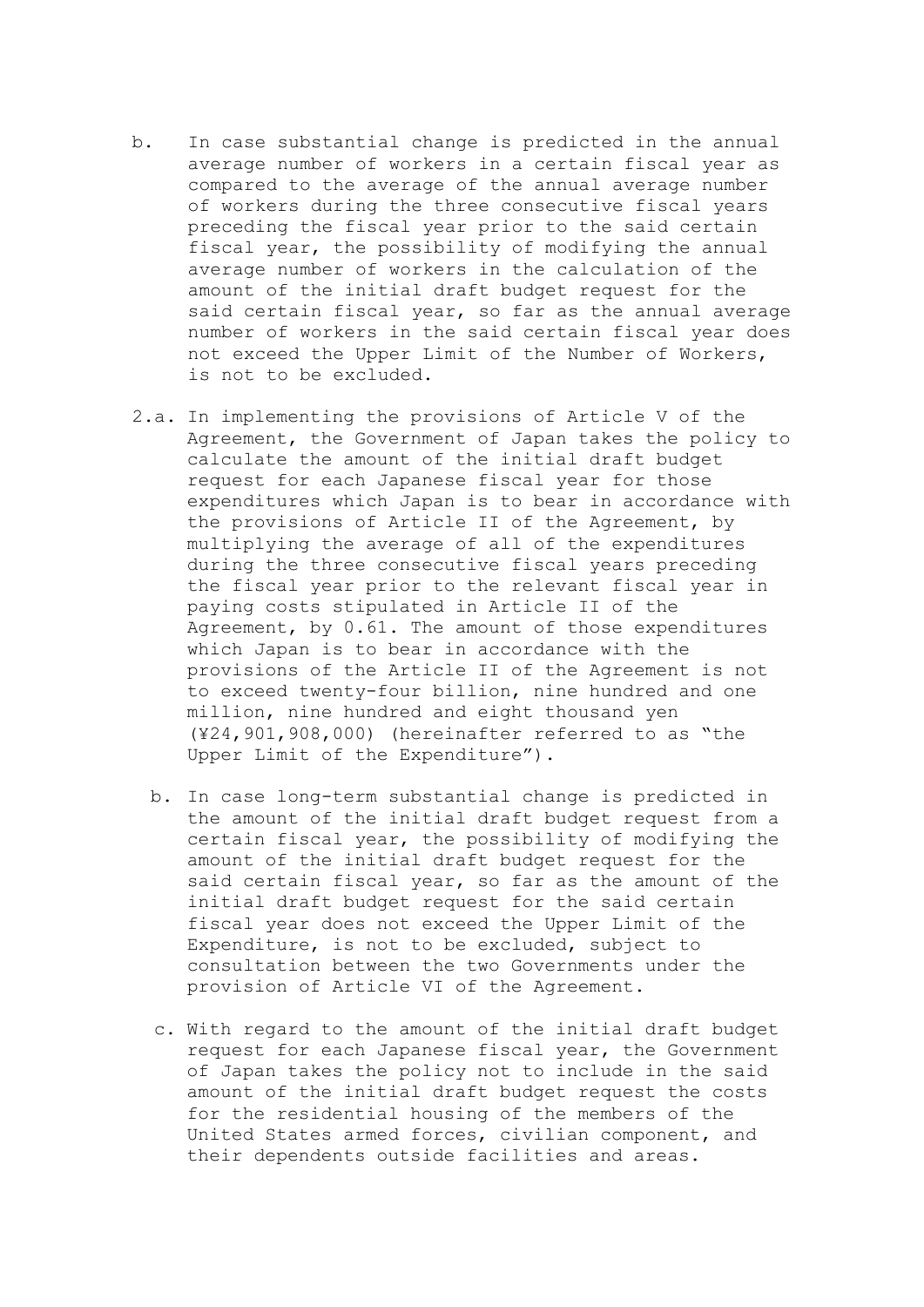- d. In order to be always informed of the contracts to procure electricity, gas, water supply and sewerage, and fuels stipulated in Article II of the Agreement, the Government of Japan wishes that the Government of the United States of America inform the former of the contents of the existing contracts and notify the former in advance of the contents of the revision or rescission of such contracts or the conclusion of new contracts, and intends to request consultations as necessary.
- 3. In implementing the provisions of Article V of the Agreement, the Government of Japan takes the policy to calculate the amount of the initial draft budget request for each Japanese fiscal year for those expenditures which Japan is to bear in accordance with the provisions of Article III of the Agreement taking into account the estimate of the relevant costs submitted by the Government of the United States of America.
- 4. It is confirmed that, in order to ensure the proper execution of this bearing of expenditures, the two Governments may consult under the provisions of Article VI of the Agreement.

I avail myself of this opportunity to renew to Your Excellency the assurances of my highest consideration.

> Fumio Kishida Minister for Foreign Affairs of Japan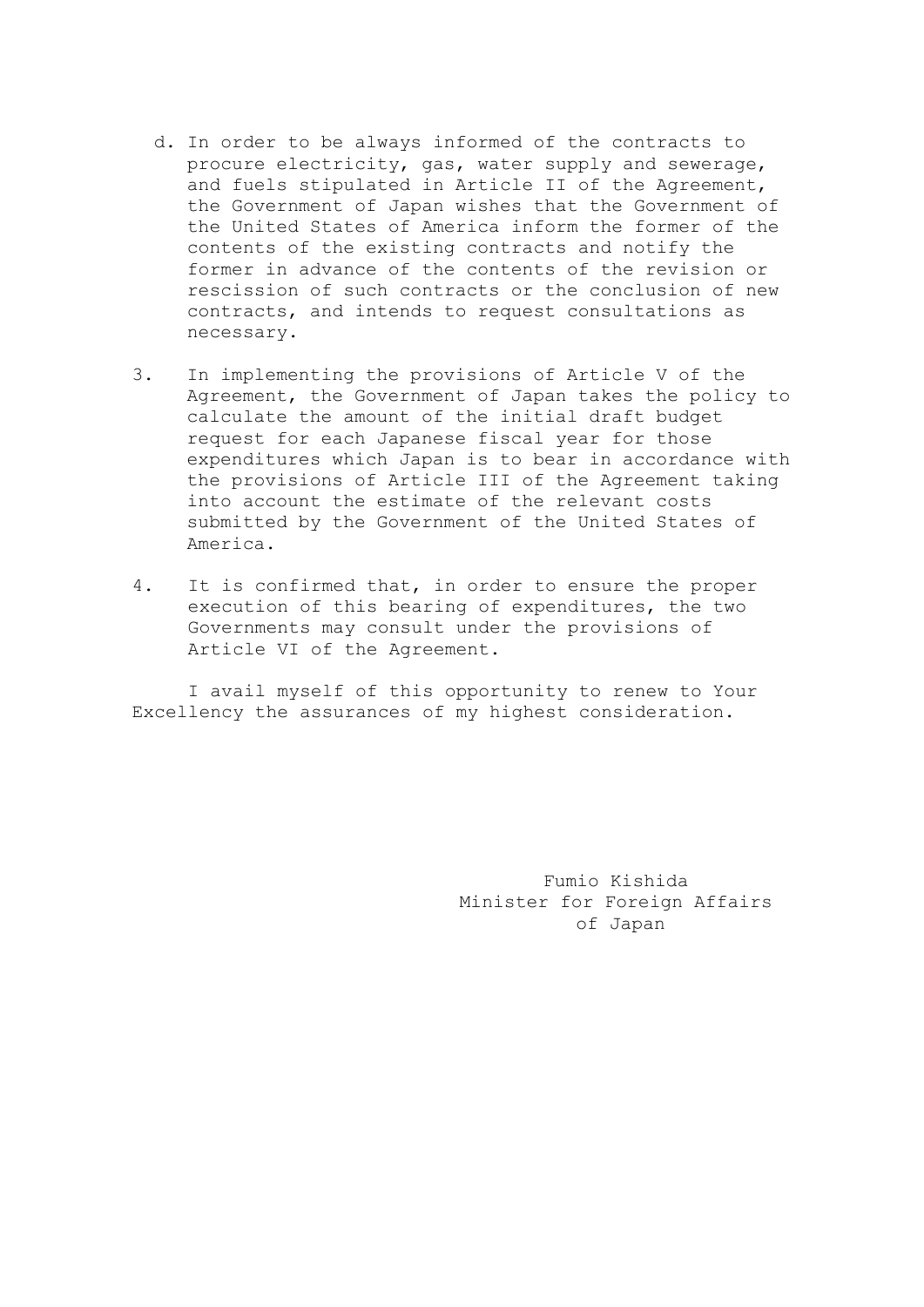Tokyo, January 22, 2016

Excellency,

I have the honor to acknowledge the receipt of Your Excellency's note of today's date concerning the Agreement between the United States of America and Japan concerning New Special Measures relating to Article XXIV of the Agreement under Article VI of the Treaty of Mutual Cooperation and Security between the United States of America and Japan, Regarding Facilities and Areas and the Status of United States Armed Forces in Japan, signed today (hereinafter referred to as "the Agreement"). I have further the honor to inform Your Excellency of the following:

- 1. The Government of the United States of America has no objection to paragraphs 1.a. and b., 2.a., b., and c., and 3. of Your Excellency's note.
- 2. In order for the Government of Japan to be always informed of the contracts to procure electricity, gas, water supply and sewerage, and fuels stipulated in Article II of the Agreement, the Government of the United States of America intends to inform the former of the contents of the existing contracts and to notify the former in advance of the contents of the revision or rescission of such contracts or the conclusion of new contracts, as well as to hold consultations upon request from the Government of Japan.
- 3. It is confirmed that, in order to ensure the proper execution of this bearing of expenditures, the two Governments may consult under Article VI of the Agreement.

His Excellency Mr. Fumio Kishida Minister for Foreign Affairs of Japan